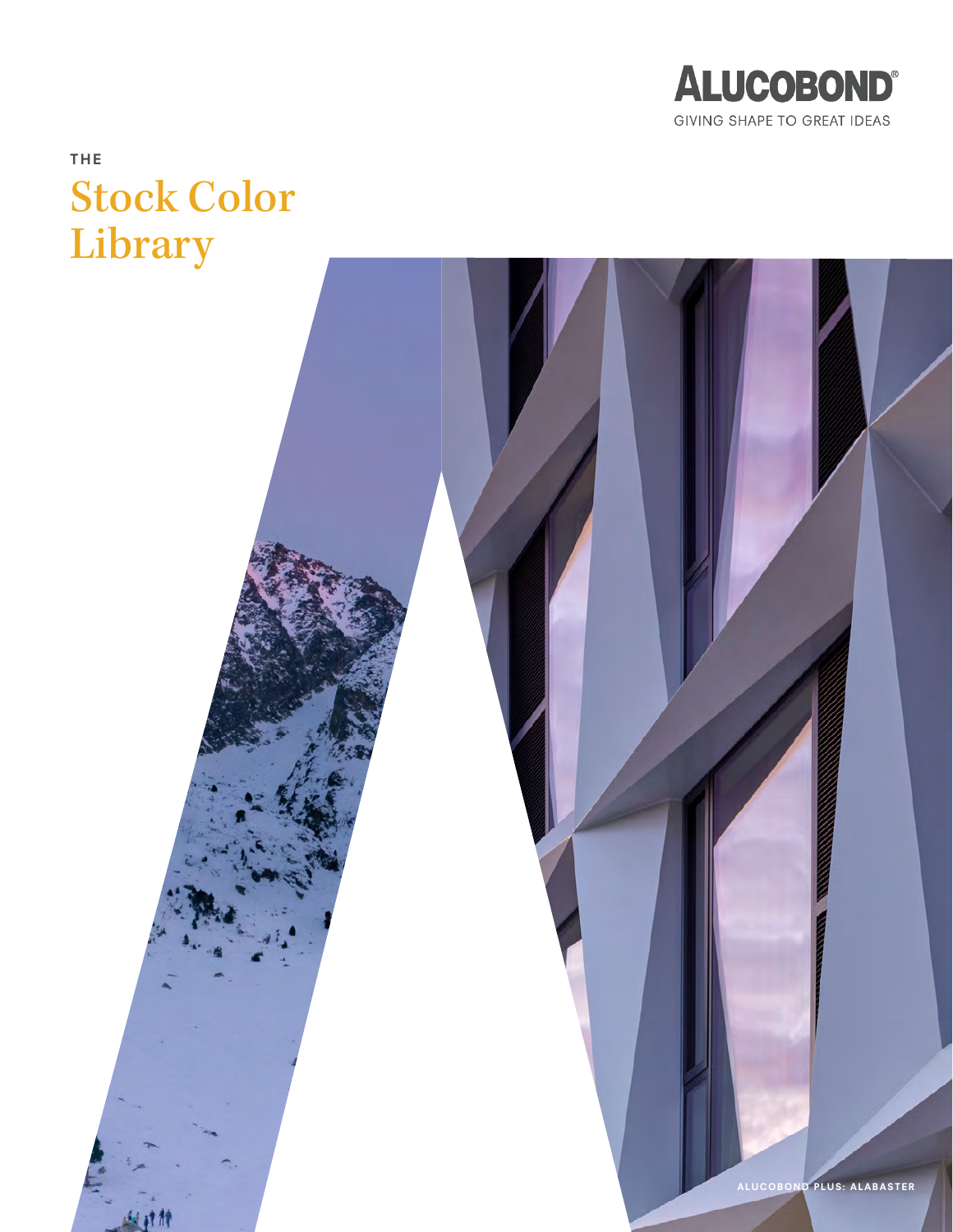

### Who We Are

As an industry leader, ALUCOBOND® brand aluminum composite material (ACM) has been a trusted architectural cladding for over 50 years. Sought after for its outstanding product attributes such as flatness, formability, durability, and ease of fabrication, ALUCOBOND products allow architects and fabricators to bring distinctive and exciting visions to life. ALUCOBOND PLUS, our fire retardant core, has been developed to meet today's fire performance requirements set by the International Building Code (IBC) while using ACM as the material of choice.

Made in the USA, ALUCOBOND is manufactured by 3A Composites USA. Our trend-forward palette represents an ongoing development of colors and finishes curated to foster creativity and ingenuity. See how ALUCOBOND has been giving shape to great ideas by leading the world in design innovation, and continually adapting to the needs of the growing architectural community.

### Colors & Finishes

### The Classic Collection

Color plays an integral role in the architectural environment; the timeless palette in our Classic Collection reflects your passion for what's possible. From classic neutrals to vibrant hues, this line offers a wide range of options to help you give shape to great ideas.

# The Spectra Collection

To add a dynamic element of fascination and movement to any architectural facade, these transitional finishes celebrate the natural color shifts that occur in the world around us – from raw natural elements to the glowing luster and sheen found in modern alloys and luxury finishes.

### The Anodized Collection

In addition to the strength and high-quality appearance that comes standard with our collections, this line uses the anodizing process to enhance the intrinsic clarity and beauty of aluminum while creating a harder, smoother, more durable surface.

### The Natural Collection

Biophilic design conceptualizes spaces in a way that acknowledges the human need to connect with nature. The finishes in the Natural Collection amplify the organic beauty and character of different elements & materials found in the world around us through three distinct series: the Element Series, the Terra Series and the Woodgrain Series.

### **Products**

#### ALUCOBOND® PLUS

4mm ACM comprised of two sheets of smooth .020" aluminum thermobonded to a solid, fire retardant core. Developed exclusively to meet fire performance requirements while providing the benefits & versatility of ACM.



Fire Retardant (FR) core

#### ALUCOBOND® AXCENT™

A solid .040" flat aluminum sheet that offers the perfect complement to ALUCOBOND PLUS. AXCENT is excellent for columns, parapet caps, canopies, soffits, and trim.





Scan or click QR code with mobile camera to order samples.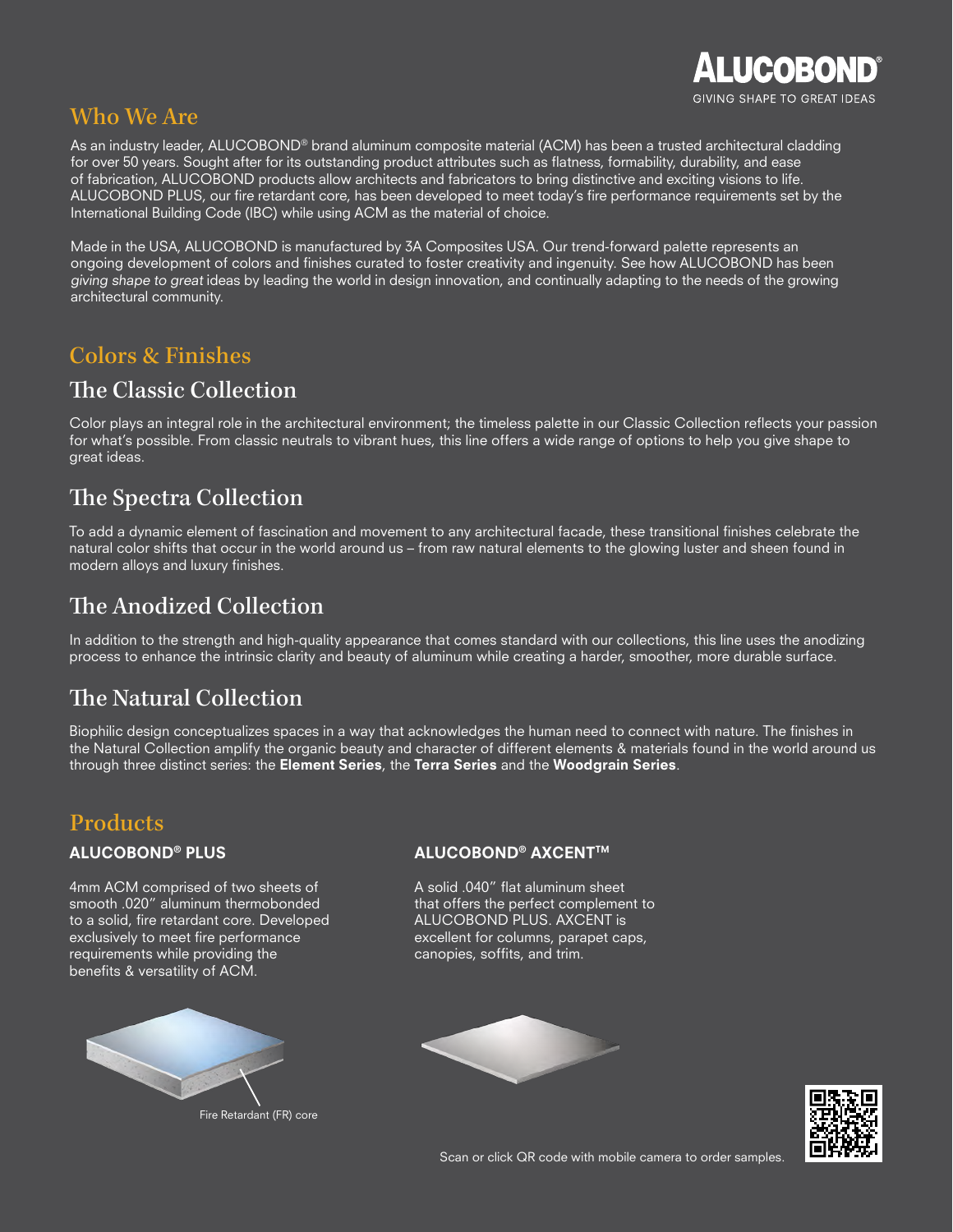# The Classic Collection

| <b>Statuary Bronze</b><br>PVDF <sub>2</sub><br>Gloss 25-35        | <b>New-Age Dark</b><br><b>Bronze Mica PVDF 2</b><br>Gloss 20-30     | <b>Driftwood Mica</b><br>PVDF <sub>2</sub><br>Gloss 15-25  | <b>Atacama Bronze</b><br>Metallic PVDF 2<br><b>Gloss 15-25</b>     | <b>Hazelnut Mica</b><br>PVDF <sub>2</sub><br>Gloss 15-25        | <b>Russet Mica</b><br>PVDF <sub>2</sub><br><b>Gloss 15-25</b> |
|-------------------------------------------------------------------|---------------------------------------------------------------------|------------------------------------------------------------|--------------------------------------------------------------------|-----------------------------------------------------------------|---------------------------------------------------------------|
|                                                                   |                                                                     |                                                            |                                                                    |                                                                 |                                                               |
| <b>Beige</b><br>PVDF <sub>2</sub><br>Gloss 35-45                  | <b>Castle Gray</b><br>PVDF <sub>2</sub><br>Gloss 25-35              | <b>JLR Champagne</b><br>Metallic PVDF 2<br>Gloss 20-30     | <b>Anodic Satin Mica</b><br>PVDF <sub>2</sub><br>Gloss 20-30       | <b>Epernay Champagne</b><br>Metallic PVDF 3<br>Gloss 25-35      | <b>Harvest Gold Mica</b><br>PVDF <sub>2</sub><br>Gloss 20-30  |
|                                                                   |                                                                     |                                                            |                                                                    |                                                                 |                                                               |
| Oyster<br>PVDF <sub>2</sub><br>Gloss 20-30                        | <b>Alabaster</b><br>PVDF <sub>2</sub><br>Gloss 25-35                | <b>Bone White</b><br>PVDF <sub>2</sub><br>Gloss 25-35      | <b>Cadillac White III</b><br>PVDF <sub>2</sub><br>Gloss 30-40<br>♦ | Pure White (RVW)<br>PVDF <sub>2</sub><br>Gloss 45-55            | <b>HWH Bio White</b><br>PVDF <sub>2</sub><br>Gloss 40-50      |
|                                                                   |                                                                     |                                                            |                                                                    |                                                                 |                                                               |
| Magnolia<br>PVDF <sub>2</sub><br>Gloss 30-40                      | <b>Market Pearl White</b><br>Mica PVDF 2<br>Gloss 15-25<br>♦        | <b>Sunrise Silver</b><br>Metallic II PVDF 3<br>Gloss 25-35 | <b>Brilliant Silver</b><br>Metallic PVDF 3<br>Gloss 25-35          | <b>Silver Metallic</b><br>PVDF <sub>3</sub><br>Gloss 25         | <b>Champagne Metallic</b><br>PVDF <sub>2</sub><br>Gloss 25-35 |
|                                                                   |                                                                     |                                                            |                                                                    |                                                                 |                                                               |
| <b>Platinum Mica</b><br>PVDF <sub>2</sub><br>Gloss 15-25          | <b>Anodic Clear Mica</b><br>PVDF <sub>2</sub><br><b>Gloss 15-25</b> | <b>Cadet Gray</b><br>PVDF <sub>2</sub><br>Gloss 20-30      | <b>West Pewter Mica II</b><br>PVDF <sub>2</sub><br>Gloss 15-25     | <b>Beachstone Gray</b><br>Metallic PVDF 2<br><b>Gloss 15-25</b> | <b>JLR Gray Metallic</b><br>PVDF <sub>2</sub><br>Gloss 25-35  |
|                                                                   |                                                                     |                                                            |                                                                    |                                                                 |                                                               |
| <b>Steel City Silver Mica</b><br>PVDF <sub>2</sub><br>Gloss 15-25 | <b>MZG Gray Mica II</b><br>(Lexus) PVDF 2<br>Gloss 30-40            | Greyhound<br>PVDF <sub>2</sub><br>Gloss 5-15               | <b>Anthracite Silver</b><br>Metallic PVDF/FEVE<br>Gloss 70-80      | <b>Graphite Mica</b><br>PVDF <sub>2</sub><br>Gloss 20-30        | <b>Nissan Gray</b><br>PVDF/FEVE<br>Gloss 45-55<br>$\Diamond$  |

# The Classic Collection (continued)

| <b>Dusty Charcoal II</b><br>PVDF <sub>2</sub><br>Gloss 25-35 | <b>Focus Black II</b><br>PVDF <sub>2</sub><br>Gloss 25-35 | <b>TBL Black (Buick)</b><br><b>SMP</b><br>Gloss 70-80<br>Ω  | <b>Tri-Corn Black</b><br><b>SMP</b>                |                 | <b>Black Metallic</b><br>PVDF/FEVE    |            | <b>Tuscan Sun</b>                                              |
|--------------------------------------------------------------|-----------------------------------------------------------|-------------------------------------------------------------|----------------------------------------------------|-----------------|---------------------------------------|------------|----------------------------------------------------------------|
|                                                              |                                                           |                                                             |                                                    |                 |                                       |            | PVDF <sub>2</sub>                                              |
|                                                              |                                                           |                                                             | Gloss 25-35                                        | ♦               | Gloss 75-85                           |            | Gloss 25-35                                                    |
|                                                              |                                                           |                                                             |                                                    |                 |                                       |            |                                                                |
| Spire Blue II<br>PVDF/FEVE<br>Gloss 25-35<br>♦               | <b>Azure Blue</b><br>PVDF <sub>3</sub><br>Gloss 25-35     | <b>Ultramarine Blue</b><br>PVDF <sub>2</sub><br>Gloss 25-35 | <b>Bowtie Blue II</b><br><b>SMP</b><br>Gloss 65-75 | <b>SMP</b><br>♦ | <b>Image Blue</b><br>Gloss 25-35      | ♦          | <b>Amazon Prime Blue</b><br>(Pantone 2995C) PVD<br>Gloss 25-35 |
|                                                              |                                                           |                                                             |                                                    |                 |                                       |            |                                                                |
| <b>Just Purple</b><br>PVDF <sub>3</sub>                      | <b>Red Fire</b><br>PVDF <sub>3</sub>                      | <b>Patriot Red</b><br>PVDF/FEVE                             | Carb Red<br><b>SMP</b>                             |                 | <b>Botanical</b><br>PVDF <sub>2</sub> |            | <b>Krispy Green</b><br>PVDF <sub>2</sub>                       |
| Gloss 25 - 35<br>0<br>The Spectra Collection                 | Gloss 25-35                                               | Gloss 45-55                                                 | Gloss 75-85                                        | $\Diamond$      | Gloss 20-30                           | $\Diamond$ | Gloss 25-35                                                    |





All finishes are stocked in ALUCOBOND PLUS and ALUCOBOND AXCENT, except those noted  $\sqrt[6]{\alpha}$ Legend





# The Natural Collection Element Series

| <b>Aragonite Metallic</b>                            |          | <b>Moonstone Metallic</b>                          | <b>Colorado Gold</b>                                               |   | <b>Native Copper Mica</b>                           |   | <b>Rusted Metal</b>                                                                                                                                            |          | Zinc                                                   |   |
|------------------------------------------------------|----------|----------------------------------------------------|--------------------------------------------------------------------|---|-----------------------------------------------------|---|----------------------------------------------------------------------------------------------------------------------------------------------------------------|----------|--------------------------------------------------------|---|
| PVDF/FEVE<br>Gloss 70-80                             | ♦        | PVDF/FEVE<br>Gloss 70-80                           | Metallic PVDF 3<br>Gloss 25-35                                     |   | PVDF <sub>2</sub><br>Gloss 20-30                    |   | <b>PVDF Print</b><br>Gloss 3-8                                                                                                                                 | $\Omega$ | <b>PVDF Print</b><br>Gloss 3-8                         | Ω |
| <b>Brushed Antique</b><br>Copper FEVE<br>Gloss 35-45 | $\Omega$ | <b>Olivine Metallic</b><br>PVDF/FEVE<br>Gloss 5-10 | <b>Almandine Garnet</b><br><b>Metallic PVDF/FEVE</b><br>Gloss 5-10 | ♦ | <b>Cubanite Metallic</b><br>PVDF/FEVE<br>Gloss 5-10 | ♦ | <b>Serpentine Metallic</b><br>PVDF/FEVE<br>Gloss 5-10                                                                                                          |          | <b>Basalt Gray</b><br>PVDF <sub>2</sub><br>Gloss 25-35 |   |
| <b>Brushed Carbon</b>                                |          | <b>Brushed Stainless</b>                           | <b>Brushed</b>                                                     |   | <b>Reflect Mirror*</b>                              |   | *Sample is meant to demonstrate the reflective<br>qualities of the surface but is not an exact match;<br>please request a sample to see the true mirror finish |          |                                                        |   |
| <b>FEVE</b>                                          |          | <b>FEVE</b>                                        | <b>FEVE</b>                                                        |   | Reflective                                          | Ω |                                                                                                                                                                |          |                                                        |   |
| Gloss 35-45                                          | Ω        | Gloss 35-45<br>Ω                                   | Gloss 45-55                                                        | Ω |                                                     |   |                                                                                                                                                                |          |                                                        |   |

# The Natural Collection Terra Series

# The Natural Collection Woodgrain Series

#### Samples



**[Order](https://www.alucobondusa.com/samples.html) Samples** 



Gloss 15–25 Ω

| <b>Light Bronze Anodized</b> |  |
|------------------------------|--|
| Anodized                     |  |
| Gloss 15-25                  |  |
|                              |  |



Gloss 15–25 Ω

Dark Bronze Anodized Gloss 15–25 Ω

Anodized

Black Anodized Anodized Gloss 15–25 Ω

# The Anodized Collection\*

\*Natural variations in shade and color will occur with anodized finished metals. This variation is part of the natural beauty brought out by the anodizing process and often sought after for this<br>aesthetic quality. Visual l

Ω Not Available in ALUCOBOND AXCENT ◊ ALUCOBOND AXCENT Made to Order

#### Legend

All finishes are stocked in ALUCOBOND PLUS and ALUCOBOND AXCENT, except those noted  $\lozenge$  or  $\Omega$ 

> Ω Not Available in ALUCOBOND AXCENT ◊ ALUCOBOND AXCENT Made to Order

### Legend

All finishes are stocked in ALUCOBOND PLUS and ALUCOBOND AXCENT, except those noted  $\lozenge$  or  $\Omega$ 

> Ω Not Available in ALUCOBOND AXCENT ◊ ALUCOBOND AXCENT Made to Order